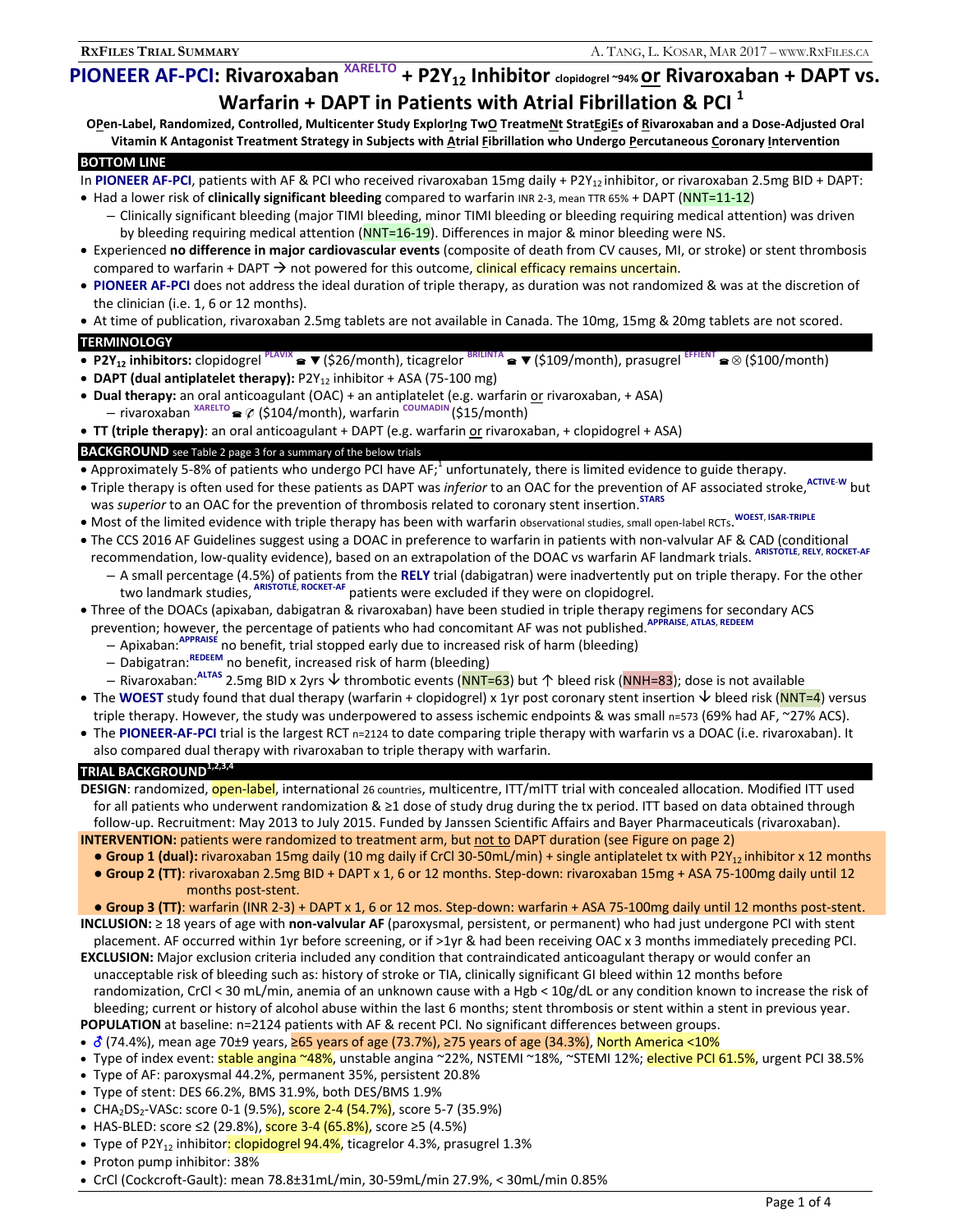| RESULTS <sup>1,2,3,4</sup>                           | follow-up: 12 months                 |                          |                                     |                                           |                                  |                                                             |                          |                                                    |
|------------------------------------------------------|--------------------------------------|--------------------------|-------------------------------------|-------------------------------------------|----------------------------------|-------------------------------------------------------------|--------------------------|----------------------------------------------------|
| <b>TABLE 1: SAFETY &amp; EFFICACY</b>                |                                      |                          |                                     |                                           |                                  |                                                             |                          |                                                    |
|                                                      | <b>RIVA 15MG DAILY</b>               | RIVA 2.5MG BID +         | <b>WARFARIN + DAPT</b><br>$N = 697$ | <b>HR (95% CI)</b><br>VS. WARFARIN + DAPT |                                  | NNT/1YR                                                     |                          |                                                    |
| <b>CLINICAL ENDPOINTS</b>                            | + $P2Y_{12}$ in Hibitor<br>$N = 696$ | <b>DAPT</b><br>$N = 706$ |                                     |                                           |                                  | <b>RIVA15+</b>                                              | <b>RIVA2.5</b>           | <b>COMMENTS</b>                                    |
|                                                      |                                      |                          |                                     | RIVA15 + CLOP75                           | RIVA2.5 + DAPT                   | CLOP75                                                      | + DAPT                   |                                                    |
| <b>PRIMARY ENDPOINT</b>                              | DAPT Duration (groups 2 & 3):        |                          |                                     |                                           |                                  |                                                             |                          |                                                    |
| Clinically significant<br>bleeding*                  | 16.8% (n=109)                        | 18% (n=117)              | 26.7% (n=167)                       | $0.59(0.47-0.76)$<br>p<0.001              | $0.63(0.50 - 0.80)$<br>p<0.001   | 11                                                          | 12                       | 1 month: 15.8%<br>6 months: 34.9%                  |
| <b>SECONARY ENDPOINTS</b>                            |                                      |                          |                                     |                                           |                                  |                                                             |                          | 12 months: 49.3%                                   |
| <b>SAFETY</b>                                        | $n = 696$                            | $n = 706$                | $n = 697$                           |                                           |                                  |                                                             |                          |                                                    |
| Major bleeding <sup>#</sup>                          | 14 (2%)                              | 12 (1.7%)                | 20 (2.9%)                           | <b>NS</b>                                 | <b>NS</b>                        |                                                             |                          | Duration chosen based on                           |
| Fatal bleeds                                         | 2(0.3%)                              | 2(0.3%)                  | 6(0.9%)                             | <b>NS</b>                                 | <b>NS</b>                        |                                                             |                          | type of stent placed and local                     |
| Minor bleeding <sup>1</sup>                          | 7(1%)                                | 7(1%)                    | 13 (1.9%)                           | <b>NS</b>                                 | <b>NS</b>                        |                                                             |                          | guidelines (non-randomized)                        |
| Bleeding requiring medical<br>attention <sup>4</sup> | 93 (13.4%)                           | 102 (14.4%)              | 139 (19.9%)                         | $0.61(0.47 - 0.80)$<br>p<0.001            | $0.67(0.52 - 0.86)$<br>$p=0.002$ | 16                                                          | 19                       | The primary endpoint was                           |
| Early discontinuation^                               | 146 (21%)                            | 149 (21.1%)              | 205 (29.4%)                         | p<0.001                                   | p<0.001                          | 12                                                          | 12                       | similar across duration strata.                    |
| <b>EFFICACY</b>                                      | $n = 694$                            | $n = 704$                | $n = 695$                           |                                           |                                  | although only those treated<br>for 6 months had a SS result |                          |                                                    |
| Cardiovascular event (CV<br>death, MI, stroke)       | 41 (5.9%)                            | 36 (5.1%)                | 36 (5.2%)                           | <b>NS</b>                                 | <b>NS</b>                        |                                                             |                          | (HR 0.51, 95% CI (0.34-0.75),<br>p< 0.001), NNT=24 |
| CV death                                             | 15 (2.2%)                            | 14 (2.0%)                | 11 (1.6%)                           | <b>NS</b>                                 | <b>NS</b>                        |                                                             | $\sim$                   |                                                    |
| Myocardial infarction                                | 19 (2.7%)                            | 17 (2.4%)                | 21 (3.0%)                           | <b>NS</b>                                 | <b>NS</b>                        |                                                             | $\sim$                   | $TTR = 65%$ overall.                               |
| Stroke                                               | 8(1.2%)                              | 10 (1.4%)                | 7(1.0%)                             | <b>NS</b>                                 | <b>NS</b>                        |                                                             | $\overline{\phantom{a}}$ | 60.7%±25.7% in North                               |
| Stent thrombosis                                     | 5(0.7%)                              | 6(0.9%                   | 4(0.6%)                             | <b>NS</b>                                 | <b>NS</b>                        |                                                             | $\sim$                   | America (excludes first 14 days                    |
| Major adverse CV event or<br>stent thrombosis        | 41(5.9%)                             | 36 (5.1%)                | 36 (5.2%)                           | <b>NS</b>                                 | <b>NS</b>                        |                                                             |                          | of therapy; differences across<br>regions were NS) |

\*Composite endpoint of major and minor bleeding according to TIMI criteria or bleeding requiring medical attention #

 $"$ Defined as intracranial hemorrhage or clinically overt signs of hemorrhage associated with a drop in Hgb ≥ 5 g/dL

Defined as any clinically overt sign of hemorrhage associated with a fall in Hgb of 3-<5 g/dL

∆ Defined as a bleeding event that requires medical tx, surgical tx or laboratory evaluation and does not meet the criteria of major or minor bleeding. Examples of tx: CT or MRI, nasal packing, endoscopy.

^Most common discontinuation reason was due to an adverse effect

#### **Figure: Treatment arms with durations of therapy & primary endpoint results**



#### **STRENGTHS, LIMITATIONS, & UNCERTAINTIES**

| <b>STRENGTHS:</b>                                   | Important safety endpoint – clinically significant bleeding; medical attention considers patient QOL and health care costs<br>$\bullet$                                                                                                                                                                                                                                                    |  |  |  |  |  |  |  |
|-----------------------------------------------------|--------------------------------------------------------------------------------------------------------------------------------------------------------------------------------------------------------------------------------------------------------------------------------------------------------------------------------------------------------------------------------------------|--|--|--|--|--|--|--|
|                                                     | Blinded adjudication for efficacy endpoints<br>٠                                                                                                                                                                                                                                                                                                                                           |  |  |  |  |  |  |  |
|                                                     | Largest triple therapy study to date, no patients were lost to follow up<br>٠                                                                                                                                                                                                                                                                                                              |  |  |  |  |  |  |  |
| LIMITATIONS:                                        | This study was not powered to evaluate thrombotic events (e.g. stent thrombosis, ischemic stroke).<br>٠                                                                                                                                                                                                                                                                                    |  |  |  |  |  |  |  |
|                                                     | Open label design $\rightarrow$ possible reporting bias. Patients not randomized to triple therapy duration.<br>٠                                                                                                                                                                                                                                                                          |  |  |  |  |  |  |  |
|                                                     | ~10% of patients with CHA <sub>2</sub> DS <sub>2</sub> VASC scores < 2 were randomized to the study despite some suggestions (CHADS $\leq$ 1, no<br>٠<br>anticoagulation or DAPT alone)                                                                                                                                                                                                    |  |  |  |  |  |  |  |
|                                                     | Limited information about other medications taken during the study (NSAIDs, corticosteroids, SSRIs, herbal products)<br>٠                                                                                                                                                                                                                                                                  |  |  |  |  |  |  |  |
|                                                     | Location of bleeds (e.g. gastrointestinal, intracranial) were not reported<br>٠                                                                                                                                                                                                                                                                                                            |  |  |  |  |  |  |  |
|                                                     | Type of OAC prior to PCI not published<br>٠                                                                                                                                                                                                                                                                                                                                                |  |  |  |  |  |  |  |
| <b>UNCERTAINITIES:</b><br>continued on<br>next page | Clinical efficacy of low-dose rivaroxaban in AF with PCI needs to be established. A post-hoc analysis found that both rivaroxaban<br>$\bullet$<br>groups decreased the primary composite endpoint (all-cause death and rehospitalisation) (NNT=22 and 14 for groups 1 and 2<br>respectively) compared to standard TT, but when all-cause death was examined alone, it was NS. <sup>4</sup> |  |  |  |  |  |  |  |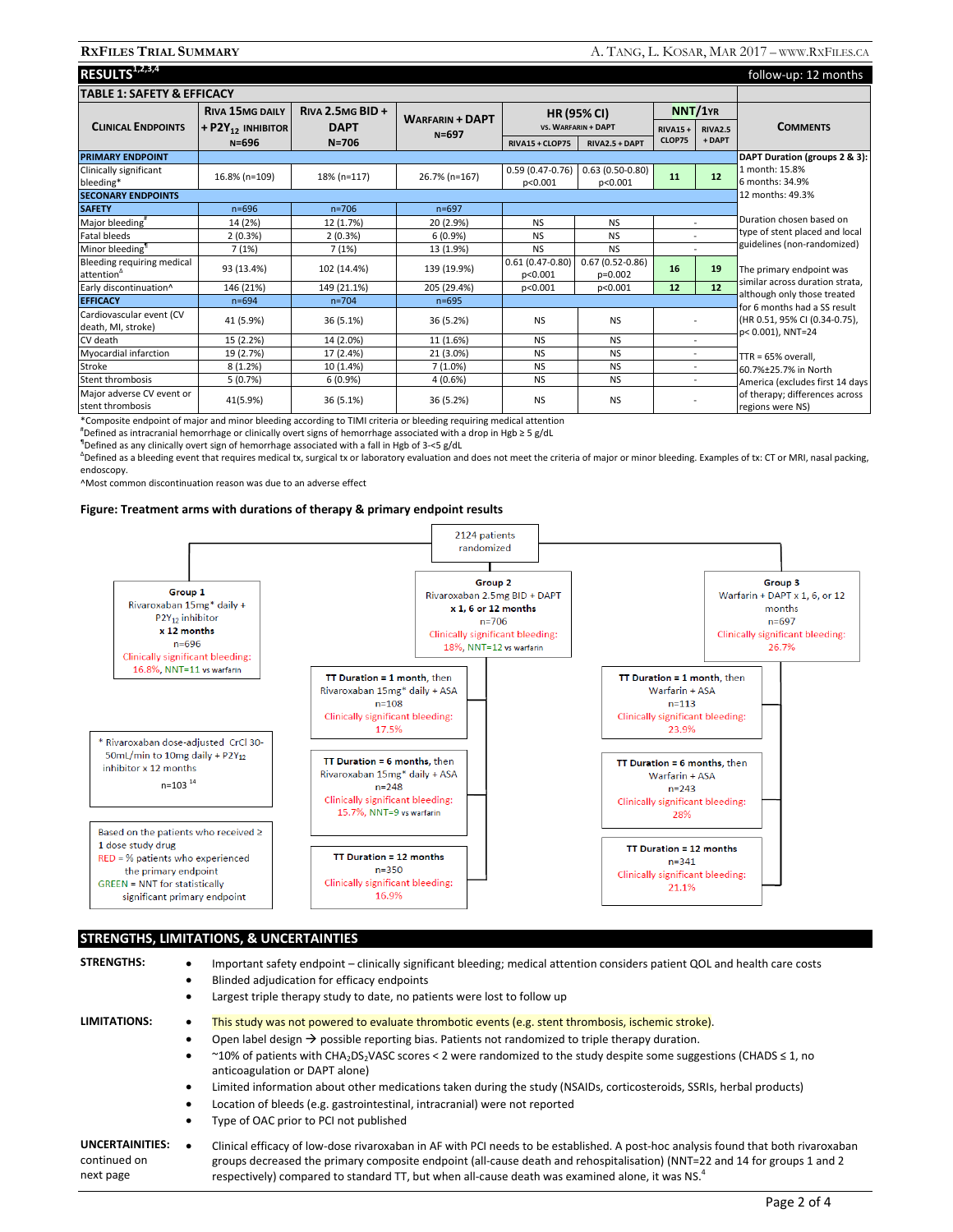#### **UNCERTAINITIES:**  continued from previous page

- Bleeding events requiring medical attention was defined as any bleeding event that requires medical treatment, surgical treatment or laboratory evaluation, and did not meet criteria for major or minor bleeding. However, details on this endpoint were not provided (e.g. what percentage of events fell under each category – i.e. medical treatment, surgical treatment or laboratory evaluation).
	- Some patients may have been clopidogrel non-responders. Without ASA, these individuals in the dual treatment arm are at greater risk of thrombosis.
	- Generation of the DES was not provided
	- Frequency of INR testing (completed based on local standards), & bleeding events with a reduced INR target (e.g. INR 2-2.5)
	- Excluded patients with alcohol abuse in the previous 6 months, but did not exclude patients who drink ≥ 8 drinks/week $\rightarrow$ anticoagulation effects (from HASBLED score criteria)
	- Safety of other DOACs with DAPT  $\rightarrow$  an increased risk of bleeding has been associated with apixaban 5mg BID and dabigatran 150mg BID when combined with DAPT (**APPRAISE-2** and **REDEEM**) 12,13

#### Table 2: Trial Summary Table

|                                          | <b>Evidence</b>                          | <b>Intervention/Endpoints</b>                                                                                                                                                                     | <b>Results</b>                                                                                                                                                                                                                                                                                               |  |  |  |
|------------------------------------------|------------------------------------------|---------------------------------------------------------------------------------------------------------------------------------------------------------------------------------------------------|--------------------------------------------------------------------------------------------------------------------------------------------------------------------------------------------------------------------------------------------------------------------------------------------------------------|--|--|--|
| Rivaroxaban<br>Efficacy                  | <b>ROCKET-AF</b><br>$(n=14,264)$         | Rivaroxaban 20mg daily vs. warfarin for<br>prevention of stroke and embolism in AF                                                                                                                | Rivaroxaban was non-inferior to warfarin<br>(NNT <sup>PP</sup> =135) but increased GI bleeds (NNH=100) <sup>8</sup><br>38% of patients were also taking ASA <100mg<br>17% had previous history of MI, but unsure if any<br>patients had prior PCI                                                            |  |  |  |
|                                          | <b>ATLAS-2</b><br>$(n=15,526)$           | Rivaroxaban 2.5mg BID or rivaroxaban 5mg BID<br>vs. placebo for prevention of composite<br>endpoint (CV death, MI or stroke) in patients<br>with ACS                                              | Rivaroxaban regimens significantly reduced<br>composite endpoint (NNT=82 both regimens)<br>Increased risk of bleeding: rivaroxaban 2.5mg<br>NNH= 112 and rivaroxaban 5mg NNH=82<br>Unknown how many patients had AF<br>Rivaroxaban 2.5mg & 5mg doses not<br>commercially available                           |  |  |  |
| $TT$ Trial $-$<br>efficacy and<br>safety | <b>WOEST study</b><br>$(n=573)$          | Compared bleeding rates of clopidogrel +<br>warfarin (INR 2-3) vs. warfarin + DAPT x 12<br>months                                                                                                 | Clopidogrel + warfarin decreased the risk of<br>bleeding vs. warfarin + DAPT (NNT=4).<br>No differences in secondary endpoints (death,<br>MI, stroke, revascularization, or stent<br>thrombosis) > study was underpowered<br>69% of patients had AF, 27.5% had ACS and 20%<br>were non-ACS with elective PCI |  |  |  |
| Duration                                 | <b>ISAR-TRIPLE</b><br>$(n=606)$          | 6 week and 6 month tx durations with TT (INR 2-<br>2.5) post PCI<br>Primary composite endpoint of death, MI, stent<br>thrombosis, stroke or TIMI bleeding at 9 months                             | No differences in primary endpoint between tx<br>durations<br>83.9% of patients had AF or flutter, 2/3 patients<br>had stable ACS and the majority had new DES. <sup>11</sup><br>INR values were within therapeutic range in<br>66.2% of patients                                                            |  |  |  |
|                                          | <b>CCS' 2016 AF</b><br><b>Guidelines</b> | Conditionally recommend TT for 3-6 months in patients with AF and PCI for NSTEACS/STEMI at risk<br>of stroke (age $\geq$ 65 or CHADS <sub>2</sub> $\geq$ 1) (low-quality evidence) <sup>5</sup> . |                                                                                                                                                                                                                                                                                                              |  |  |  |

#### **RxFILES RELATED LINKS**

- 1. RxFiles Dual Antiplatelet & Triple Therapy Chart: http://www.rxfiles.ca/rxfiles/uploads/documents/DAPT%20and%20Triple%20Therapy%20Newsletter%20and%20Chart.pdf
- 2. RxFiles ACTIVE-W Trial Summary: http://www.rxfiles.ca/rxfiles/uploads/documents/ACTIVE-A-Trial-Summary.pdf
- 3. RxFiles Rocket-AF Trial Summary: http://www.rxfiles.ca/rxfiles/uploads/documents/ROCKET-AF-Rivaroxaban.pdf

a=EDS in SK  $\mathcal{O}$ =NIHB prior approval ⊗=not covered by NIHB ▼=covered by NIHB ∂=male **ACS**=acute coronary syndrome **ASA**=acetylsalicylic acid BMS=bare-metal stent **CABG**=coronary artery bypass graft **CI**=confidence interval **CrCl**=creatinine clearance CV=cardiovascular **DAPT**=dual antiplatelet therapy **DES**=drug-eluting stent **DOAC**=direct oral anticoagulant **EDS**=exception drug **G1DES**=1st generation DES **GI**=gastrointestinal **Hgb**=hemoglobin **HR**=hazard ratio status **INR**=international normalized **ITT**=intention to treat **MI**=myocardial infarction **NNT**=number needed to treat **NNH**=number needed to harm **NS**=non-statistically significant **NSAID**=nonsteroidal anti-inflammatory drug **NSTEMI**=non-ST elevated MI **P2Y12 inhibitor**=platelet receptor inhibitor **PP**=per-protocol **PCI**=percutaneous coronary intervention **QOL**=quality of life **STEMI**=ST elevated MI **TT**=triple therapy **TTR** =time in therapeutic range **tx**=treatment

**ACKNOWLEDGEMENTS: Contributors & Reviews:** Dr. Colin Pearce (Interventional Cardiologist, SHR), Loren Regier, & Brent Jensen. **Prepared By**: Andrea Tang, Lynette Kosar

**DISCLAIMER:** The content of this newsletter represents the research, experience and opinions of the authors and not those of the Board or Administration of Saskatoon Health Region (SHR). Neither the authors nor Saskatoon Health Region nor any other party who has been involved in the preparation or publication of this work warrants or represents that the information contained herein is accurate or complete, and they are not responsible for any errors or omissions or for the result obtained from the use of such information. Any use of the newsletter will imply acknowledgment of this disclaimer and release any responsibility of SHR, its employees, servants or agents. Readers are encouraged to confirm the information contained herein with other sources. Additional information and references online at www.RxFiles.ca Copyright 2017 - RxFiles, Saskatoon Health Region (SHR)